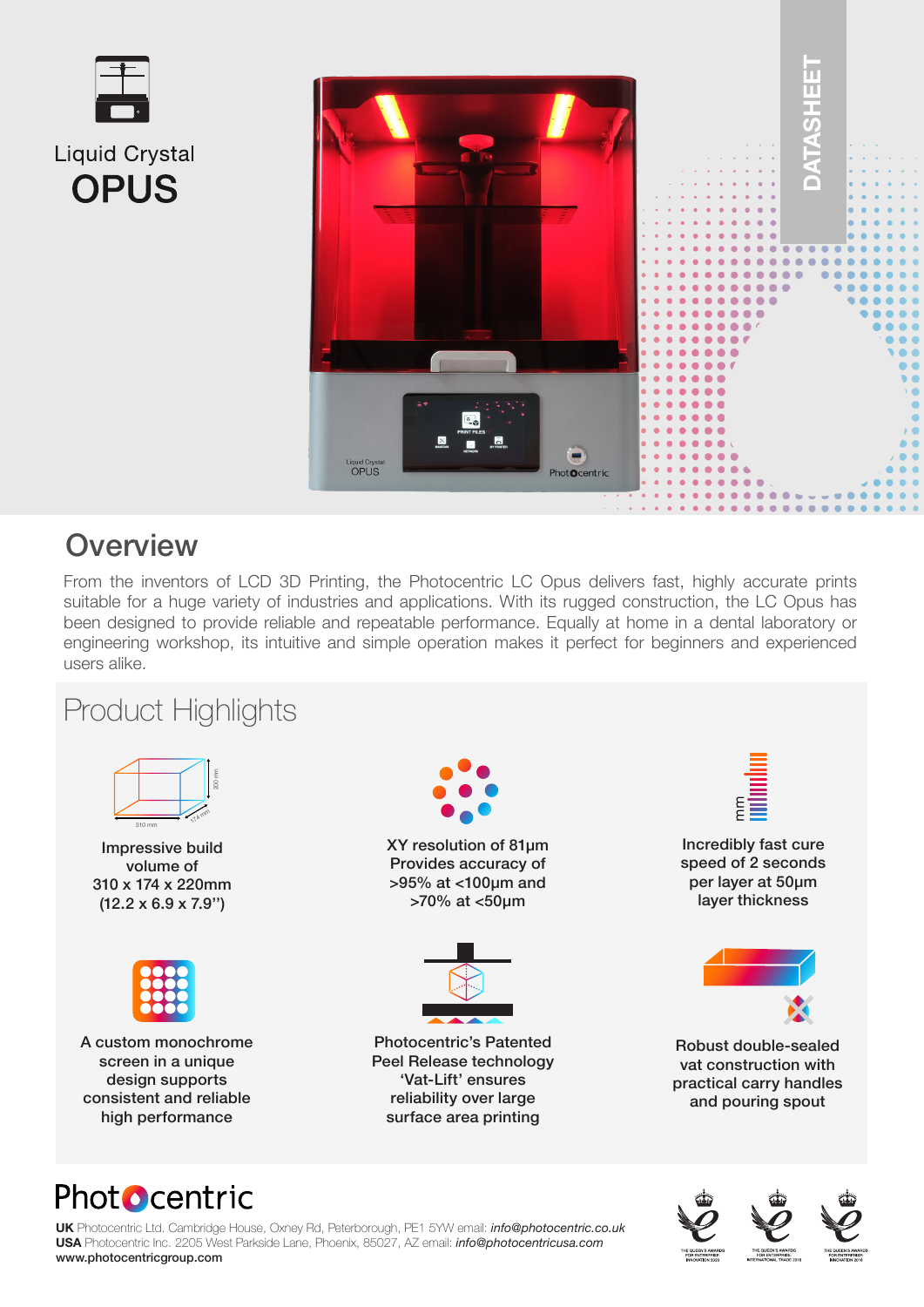



## Construction

Meticulous attention to detail has been taken with the component selection for the LC Opus. We work with carefully chosen suppliers and where required will specify components to meet our exacting requirements. Every element of the design and manufacture of the LC Opus is undertaken at our UK manufacturing facility.

## **Highlights**

- Even light distribution we apply an incredibly tight tolerance to the LEDs we use. We select for both intensity and wavelength ensuring a repeatable, uniform cure.
- Ultra-quiet PWM fans provide quiet, efficient cooling for the high-powered LED array enabling Opus to run at high temperatures for sustained periods.
- Trinamic motor drivers enable smooth, and quiet operation.
- Precision engineered mechanical components support reliable and consistent performance.
- Rugged aluminium construction, solvent resistant paint, and a robust, long-life vat.
- All PCBs are designed by Photocentric and manufactured in the UK.
- Tough annealed red plastic hood is resistant to cracking from chemical exposure.

# **Operation**

A simple 'plug and play' operation complemented with Photocentric's intuitive STUDIO software, means that LC Opus is suitable for both experienced and novice users.

Calibrated in the factory, LC Opus is delivered ready to print straight out of the box. With simplified homing and an innovative new vat design which includes a self-cleaning mode, LC Opus is your trusted production partner.

# **Highlights**

- Interchangeable platforms without the need to re-calibrate.
- Highest quality purpose built screen.
- Large capacitive 7" touch screen.
- Robust double-sealed vat construction with practical carry handles and pouring spout.
- Intuitive STUDIO software supported with regular performance and service upgrades.
- Photocentric's Patented Peel Release technology - 'Vat-Lift'.

# **Photocentric**

**UK** Photocentric Ltd. Cambridge House, Oxney Rd, Peterborough, PE1 5YW email: *info@photocentric.co.uk* **USA** Photocentric Inc. 2205 West Parkside Lane, Phoenix, 85027, AZ email: *info@photocentricusa.com* www.photocentricgroup.com